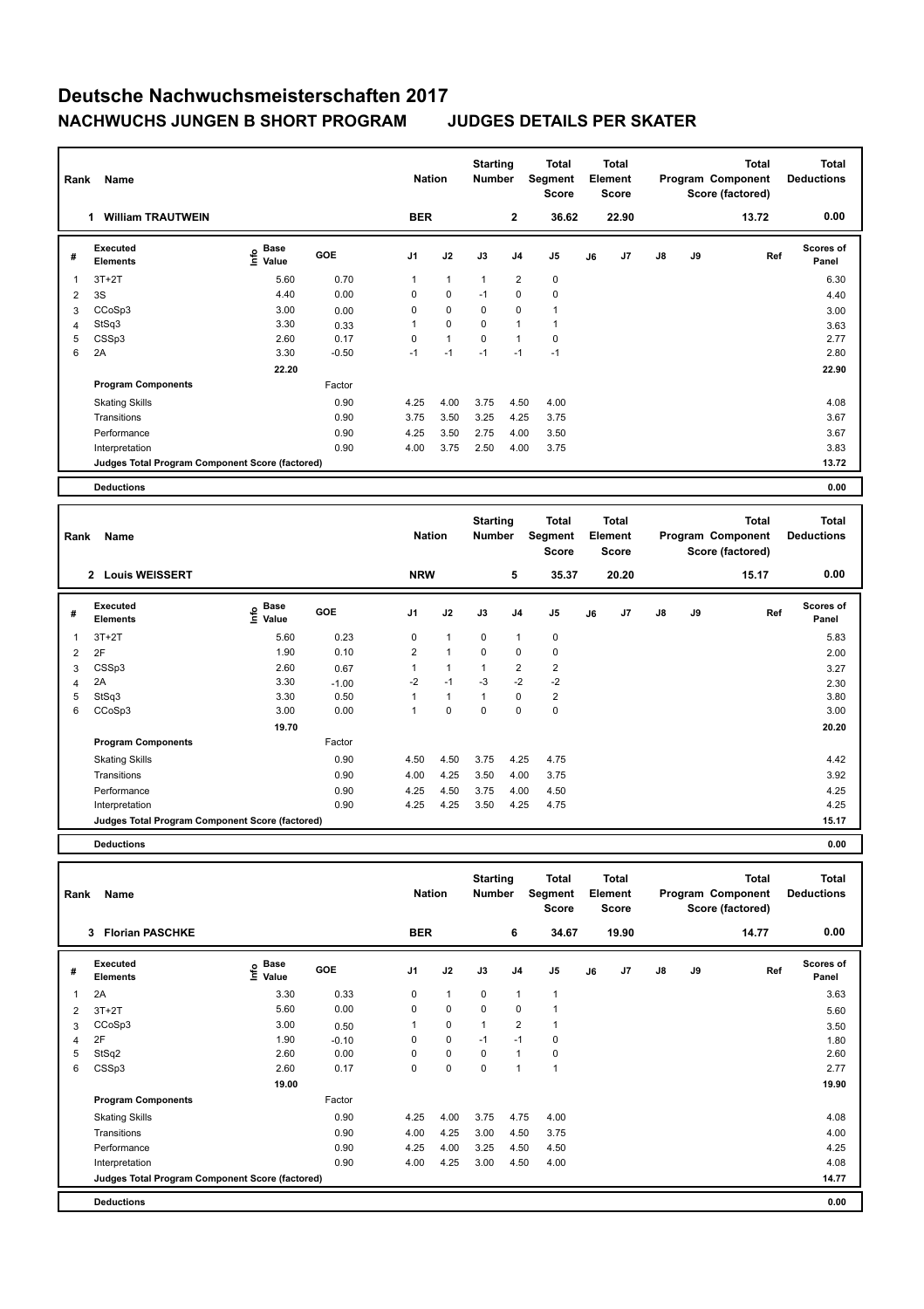## **Deutsche Nachwuchsmeisterschaften 2017 NACHWUCHS JUNGEN B SHORT PROGRAM JUDGES DETAILS PER SKATER**

| Rank           | Name                                            |                                                          | <b>Nation</b> |                | <b>Starting</b><br><b>Number</b> | Total<br>Segment<br><b>Score</b> | <b>Total</b><br>Element<br><b>Score</b> |                |    |       | <b>Total</b><br>Program Component<br>Score (factored) | <b>Total</b><br><b>Deductions</b> |       |                           |
|----------------|-------------------------------------------------|----------------------------------------------------------|---------------|----------------|----------------------------------|----------------------------------|-----------------------------------------|----------------|----|-------|-------------------------------------------------------|-----------------------------------|-------|---------------------------|
|                | <b>Marvin RÖMPLER</b><br>4                      |                                                          |               | <b>SAS</b>     |                                  |                                  | 8                                       | 33.94          |    | 19.16 |                                                       |                                   | 14.78 | 0.00                      |
| #              | Executed<br><b>Elements</b>                     | <b>Base</b><br>$\mathop{\mathsf{Irr}}\nolimits$<br>Value | GOE           | J <sub>1</sub> | J2                               | J3                               | J <sub>4</sub>                          | J <sub>5</sub> | J6 | J7    | J8                                                    | J9                                | Ref   | <b>Scores of</b><br>Panel |
| $\mathbf{1}$   | $2F+2T$                                         | 3.20                                                     | 0.30          |                | $\mathbf{1}$                     | $\mathbf 0$                      | $\overline{1}$                          | $\overline{1}$ |    |       |                                                       |                                   |       | 3.50                      |
| $\overline{2}$ | 2A                                              | 3.30                                                     | 0.50          | $\overline{2}$ | $\mathbf{1}$                     | 1                                | $\overline{1}$                          | 1              |    |       |                                                       |                                   |       | 3.80                      |
| 3              | CSSp3                                           | 2.60                                                     | 0.33          |                | $\mathbf 0$                      |                                  | $\mathbf{1}$                            | 0              |    |       |                                                       |                                   |       | 2.93                      |
| 4              | 2Lz                                             | 2.10                                                     | $-0.30$       | 0              | $-1$                             | $-1$                             | $-1$                                    | $-1$           |    |       |                                                       |                                   |       | 1.80                      |
| 5              | StSq3                                           | 3.30                                                     | 0.50          |                | $\mathbf{1}$                     | $\mathbf{1}$                     | $\mathbf{1}$                            | 1              |    |       |                                                       |                                   |       | 3.80                      |
| 6              | CCoSp3                                          | 3.00                                                     | 0.33          |                | $\mathbf{1}$                     | 0                                | 0                                       | $\overline{1}$ |    |       |                                                       |                                   |       | 3.33                      |
|                |                                                 | 17.50                                                    |               |                |                                  |                                  |                                         |                |    |       |                                                       |                                   |       | 19.16                     |
|                | <b>Program Components</b>                       |                                                          | Factor        |                |                                  |                                  |                                         |                |    |       |                                                       |                                   |       |                           |
|                | <b>Skating Skills</b>                           |                                                          | 0.90          | 5.00           | 4.00                             | 3.25                             | 4.50                                    | 4.25           |    |       |                                                       |                                   |       | 4.25                      |
|                | Transitions                                     |                                                          | 0.90          | 4.50           | 3.75                             | 3.25                             | 4.25                                    | 4.00           |    |       |                                                       |                                   |       | 4.00                      |
|                | Performance                                     |                                                          | 0.90          | 4.25           | 4.00                             | 3.25                             | 4.25                                    | 4.25           |    |       |                                                       |                                   |       | 4.17                      |
|                | Interpretation                                  |                                                          | 0.90          | 4.50           | 3.75                             | 3.25                             | 4.50                                    | 3.75           |    |       |                                                       |                                   |       | 4.00                      |
|                | Judges Total Program Component Score (factored) |                                                          |               |                |                                  |                                  |                                         |                |    |       |                                                       |                                   |       | 14.78                     |
|                | <b>Deductions</b>                               |                                                          |               |                |                                  |                                  |                                         |                |    |       |                                                       |                                   |       | 0.00                      |

| Rank | Name                                            | <b>Nation</b>     |            | <b>Starting</b><br><b>Number</b> |              | <b>Total</b><br>Segment<br><b>Score</b> | <b>Total</b><br>Element<br><b>Score</b> |                |    |       | Total<br>Program Component<br>Score (factored) | Total<br><b>Deductions</b> |       |                           |
|------|-------------------------------------------------|-------------------|------------|----------------------------------|--------------|-----------------------------------------|-----------------------------------------|----------------|----|-------|------------------------------------------------|----------------------------|-------|---------------------------|
|      | 5<br>Nicos Jaron MARTICK                        |                   |            | <b>SAS</b>                       |              |                                         | 1                                       | 33.37          |    | 20.03 |                                                |                            | 13.34 | 0.00                      |
| #    | <b>Executed</b><br><b>Elements</b>              | e Base<br>E Value | <b>GOE</b> | J <sub>1</sub>                   | J2           | J3                                      | J <sub>4</sub>                          | J <sub>5</sub> | J6 | J7    | $\mathsf{J}8$                                  | J9                         | Ref   | <b>Scores of</b><br>Panel |
| 1    | 3S                                              | 4.40              | $-1.40$    | $-2$                             | $-2$         | $-3$                                    | $-2$                                    | $-2$           |    |       |                                                |                            |       | 3.00                      |
| 2    | CCoSp3                                          | 3.00              | $-0.10$    | 1                                | $\mathbf 0$  | $-1$                                    | $-1$                                    | 0              |    |       |                                                |                            |       | 2.90                      |
| 3    | $3T+2T$                                         | 5.60              | 0.00       |                                  | $\mathbf 0$  | $\Omega$                                | 0                                       | $\pmb{0}$      |    |       |                                                |                            |       | 5.60                      |
| 4    | StSq2                                           | 2.60              | 0.00       |                                  | $\Omega$     | $\Omega$                                | 0                                       | $\mathbf 0$    |    |       |                                                |                            |       | 2.60                      |
| 5    | 2A                                              | 3.30              | 0.33       | $\overline{2}$                   | $\mathbf{1}$ | $\mathbf 0$                             | 0                                       | 1              |    |       |                                                |                            |       | 3.63                      |
| 6    | CSS <sub>p2</sub>                               | 2.30              | 0.00       | 1                                | $\mathbf 0$  | 0                                       | 0                                       | 0              |    |       |                                                |                            |       | 2.30                      |
|      |                                                 | 21.20             |            |                                  |              |                                         |                                         |                |    |       |                                                |                            |       | 20.03                     |
|      | <b>Program Components</b>                       |                   | Factor     |                                  |              |                                         |                                         |                |    |       |                                                |                            |       |                           |
|      | <b>Skating Skills</b>                           |                   | 0.90       | 4.50                             | 4.25         | 3.25                                    | 3.75                                    | 4.00           |    |       |                                                |                            |       | 4.00                      |
|      | Transitions                                     |                   | 0.90       | 4.00                             | 3.75         | 2.75                                    | 3.50                                    | 3.50           |    |       |                                                |                            |       | 3.58                      |
|      | Performance                                     |                   | 0.90       | 3.75                             | 3.75         | 2.75                                    | 3.50                                    | 4.00           |    |       |                                                |                            |       | 3.67                      |
|      | Interpretation                                  |                   | 0.90       | 4.25                             | 3.75         | 2.50                                    | 3.25                                    | 3.75           |    |       |                                                |                            |       | 3.58                      |
|      | Judges Total Program Component Score (factored) |                   |            |                                  |              |                                         |                                         |                |    |       |                                                |                            |       | 13.34                     |
|      |                                                 |                   |            |                                  |              |                                         |                                         |                |    |       |                                                |                            |       |                           |

**Deductions 0.00**

| Rank | <b>Name</b>                                     |                                  |         |                | <b>Nation</b>  |                | <b>Starting</b><br>Number | Total<br>Segment<br><b>Score</b> | <b>Total</b><br>Element<br><b>Score</b> |       |               |    | Total<br>Program Component<br>Score (factored) | <b>Total</b><br><b>Deductions</b> |
|------|-------------------------------------------------|----------------------------------|---------|----------------|----------------|----------------|---------------------------|----------------------------------|-----------------------------------------|-------|---------------|----|------------------------------------------------|-----------------------------------|
|      | <b>Michael SAVITSKIY</b><br>6                   |                                  |         | <b>BAY</b>     |                |                | 3                         | 32.89                            |                                         | 18.93 |               |    | 13.96                                          | 0.00                              |
| #    | Executed<br><b>Elements</b>                     | <b>Base</b><br>e Base<br>⊆ Value | GOE     | J <sub>1</sub> | J2             | J3             | J <sub>4</sub>            | J <sub>5</sub>                   | J6                                      | J7    | $\mathsf{J}8$ | J9 | Ref                                            | <b>Scores of</b><br>Panel         |
| 1    | 2A                                              | 3.30                             | 0.50    |                | $\overline{1}$ | $\overline{1}$ | $\overline{1}$            | $\mathbf{1}$                     |                                         |       |               |    |                                                | 3.80                              |
| 2    | 2F                                              | 1.90                             | 0.20    |                | $\overline{1}$ | 0              | $\overline{1}$            | $\mathbf 0$                      |                                         |       |               |    |                                                | 2.10                              |
| 3    | CSSp3                                           | 2.60                             | 0.33    | 0              | 1              | $\mathbf 0$    | $\overline{1}$            |                                  |                                         |       |               |    |                                                | 2.93                              |
| 4    | $2Lz+2T$                                        | 3.40                             | 0.00    |                | $\pmb{0}$      | $\mathbf 0$    | $\pmb{0}$                 | 0                                |                                         |       |               |    |                                                | 3.40                              |
| 5    | StSq3                                           | 3.30                             | 0.50    |                | $\mathbf{1}$   | $\overline{1}$ | 1                         | 1                                |                                         |       |               |    |                                                | 3.80                              |
| 6    | CCoSp3                                          | 3.00                             | $-0.10$ | $-1$           | $\mathbf 0$    | 0              | $-1$                      | 0                                |                                         |       |               |    |                                                | 2.90                              |
|      |                                                 | 17.50                            |         |                |                |                |                           |                                  |                                         |       |               |    |                                                | 18.93                             |
|      | <b>Program Components</b>                       |                                  | Factor  |                |                |                |                           |                                  |                                         |       |               |    |                                                |                                   |
|      | <b>Skating Skills</b>                           |                                  | 0.90    | 3.75           | 4.25           | 3.50           | 3.75                      | 4.00                             |                                         |       |               |    |                                                | 3.83                              |
|      | Transitions                                     |                                  | 0.90    | 3.75           | 4.00           | 3.25           | 3.50                      | 4.25                             |                                         |       |               |    |                                                | 3.75                              |
|      | Performance                                     |                                  | 0.90    | 4.00           | 4.00           | 3.50           | 3.75                      | 4.50                             |                                         |       |               |    |                                                | 3.92                              |
|      | Interpretation                                  |                                  | 0.90    | 4.25           | 4.25           | 3.25           | 3.50                      | 4.50                             |                                         |       |               |    |                                                | 4.00                              |
|      | Judges Total Program Component Score (factored) |                                  |         |                |                |                |                           |                                  |                                         |       |               |    |                                                | 13.96                             |
|      | <b>Deductions</b>                               |                                  |         |                |                |                |                           |                                  |                                         |       |               |    |                                                | 0.00                              |